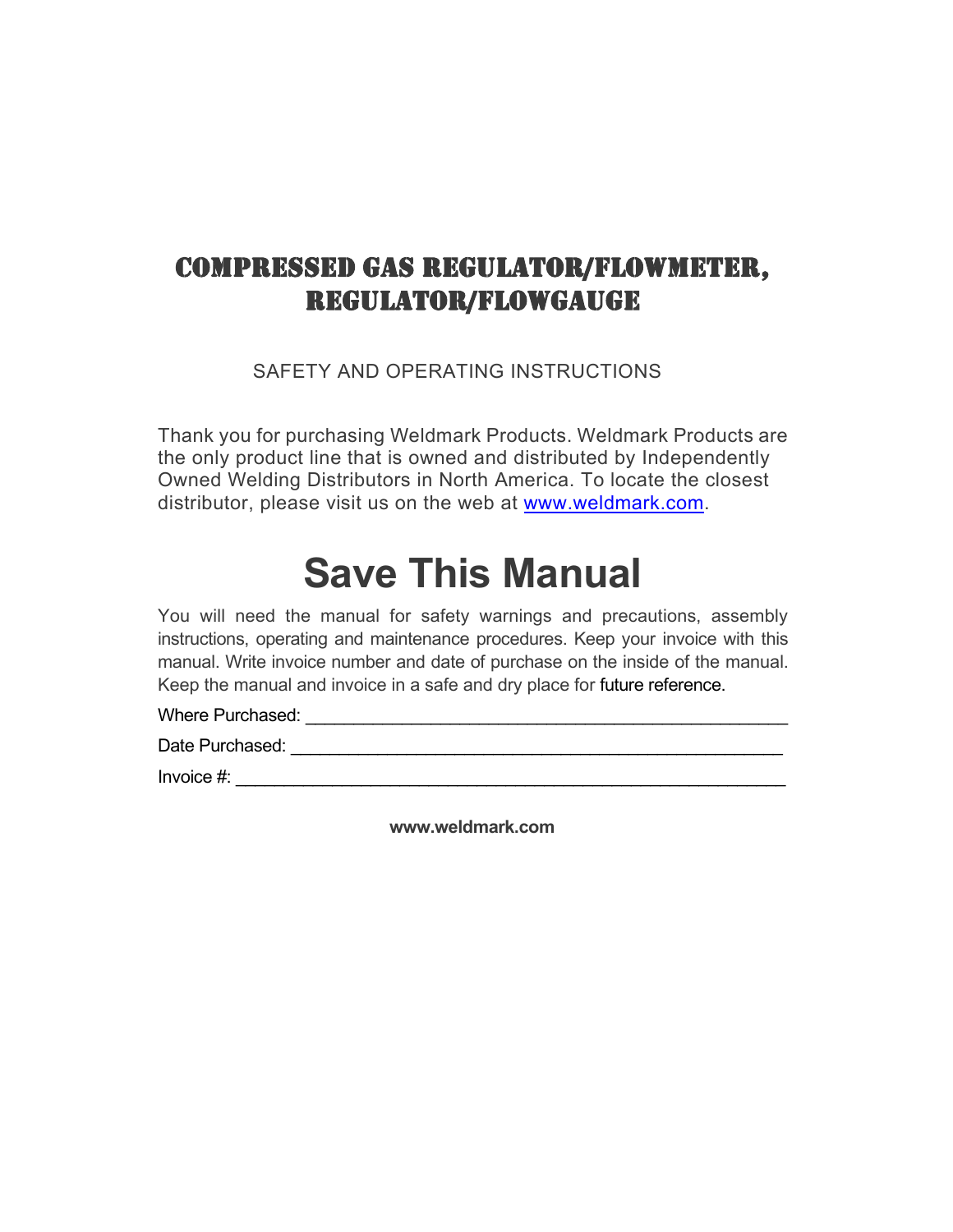## COMPRESSED GAS REGULATOR/FLOWMETER, REGULATOR/FLOWGAUGE

#### **Introduction:**

This booklet is a guide to the safe operation of Weldmark Regulator Flowmeter / Flowgauge. Regulator usage presents several potential hazards, read this booklet thoroughly and carefully before operating this equipment. All operations should conform to applicable Federal, State, County, or City regulations for installation, operation, ventilation, fire prevention, and protection of personnel. ANSI Standard Z49.1, "Safety in Welding and Cutting" contains detailed safety instructions. It is available from the American Welding Society, P.O. Box 351040, Miami, FL 33135.

#### **Operation Manual**

Carefully read the operation manual prior to using, installing and maintaining the regulators for the purpose of preventing damages such as fire and electric shock from occurring. The warnings, cautions and instructions discussed in this manual cannot cover all possible conditions and situations that may occur. It must be understood, by the operator, that common sense and caution are factors which cannot be built into this product, but must be observed by the operator. Please keep the manual for reference in the future.

#### **SAFETY WARNING AND PRECAUTIONS**

**WARNING: Do not attempt to use this apparatus until you thoroughly read and understand all safety and operating instructions provided. Follow the safety and operating procedures described in this booklet every time you use the apparatus. Deviating from these procedures may result in fire, explosion, property damage and / or operator injury. If at any time the apparatus you are using does not perform in its usual manner, or you have any difficulty in the use of the apparatus, STOP using it immediately. Do not use the apparatus until the problem has been corrected.** 

**WARNING: This product, when used for welding and similar applications, produces chemicals known to the State of California to cause cancer and birth defects (or other reproductive harm). Wash hands after handling. California Health & Safety Code 25249.5, et seq.**

**WARNING: The brass components of this product contain lead, a chemical known to the State of California to cause birth defects (or other reproductive harm). California Health & Safety Code 25249.5 et seq.**

**WARNING: Use the regulator for the gas and pressure for which it is designed: NEVER alter a regulator for use with any other gas.**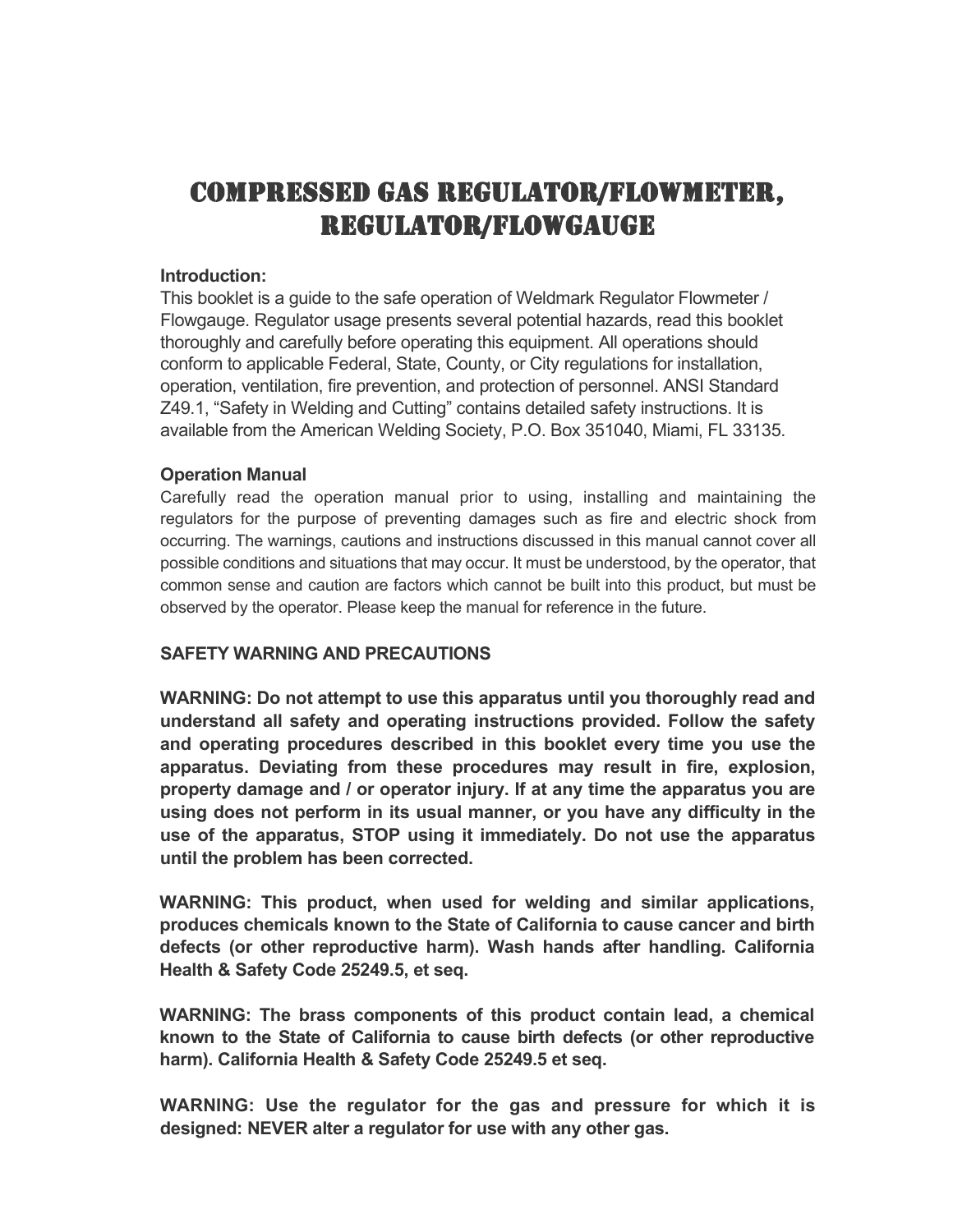**WARNING: Do not use a regulator that delivers pressure exceeding the pressure rating of the downstream equipment unless provisions are made to prevent over-pressurization. Make sure the pressure rating of the downstream equipment is compatible with the maximum delivery pressure of the regulator.**

**WARNING: Flowgauge models are sensitive to back pressure. Back pressure will cause inaccurate flow readings.** 

### **WARNING: DO NOT tamper with the relief valve or remove it from the regulator.**

### **FIRE PREVENTION SAFETY:**

Welding and cutting operations use fire of combustion as a basic tool. This process can be extremely destructive if not performed correctly in the proper environment.

- The work area must have a fireproof floor
- Work benches or tables used during welding or cutting operations must have fireproof tops.
- Use heat resistant shields or other approved material to protect nearby walls or unprotected flooring from sparks and hot metal
- Keep an approved fire extinguisher of the proper size and type within easy reach. Inspect it regularly to ensure that it is in proper working order. Know how to use the fire extinguisher.
- Thoroughly clean the object being cut or welded of any paint, grease or other foreign material.
- Move combustible materials to a minimum of 35 feet away from the work site. If you cannot move them, protect them with fireproof covers.

#### **PERSONAL PROTECTION:**

- Arc rays and infrared radiation may have harmful effects on the skin and especially on the eyes. Select ANSI approved goggles or a mask with tempered lenses, shaded 4 or darker, to protect your eyes from injury and provide good visibility of the work. Do not allow viewing by visitors without proper eye and body protection.
- Dress properly: do not wear loose clothing or jewelry as they can be caught in moving parts. Always wear protective gloves and flame-resistant clothing to protect skin and clothing from sparks and slag. Wear restrictive hair covering to contain long hair.
- Wear a NIOSH approved dust mask or respirator when working around metal, chemical dusts, fumes and mists.
- Never touch work piece until completely cooled
- Make sure that all persons in the welding area are protected from heat, sparks, and ultraviolet rays. Use additional face shields and flame resistant barriers as needed.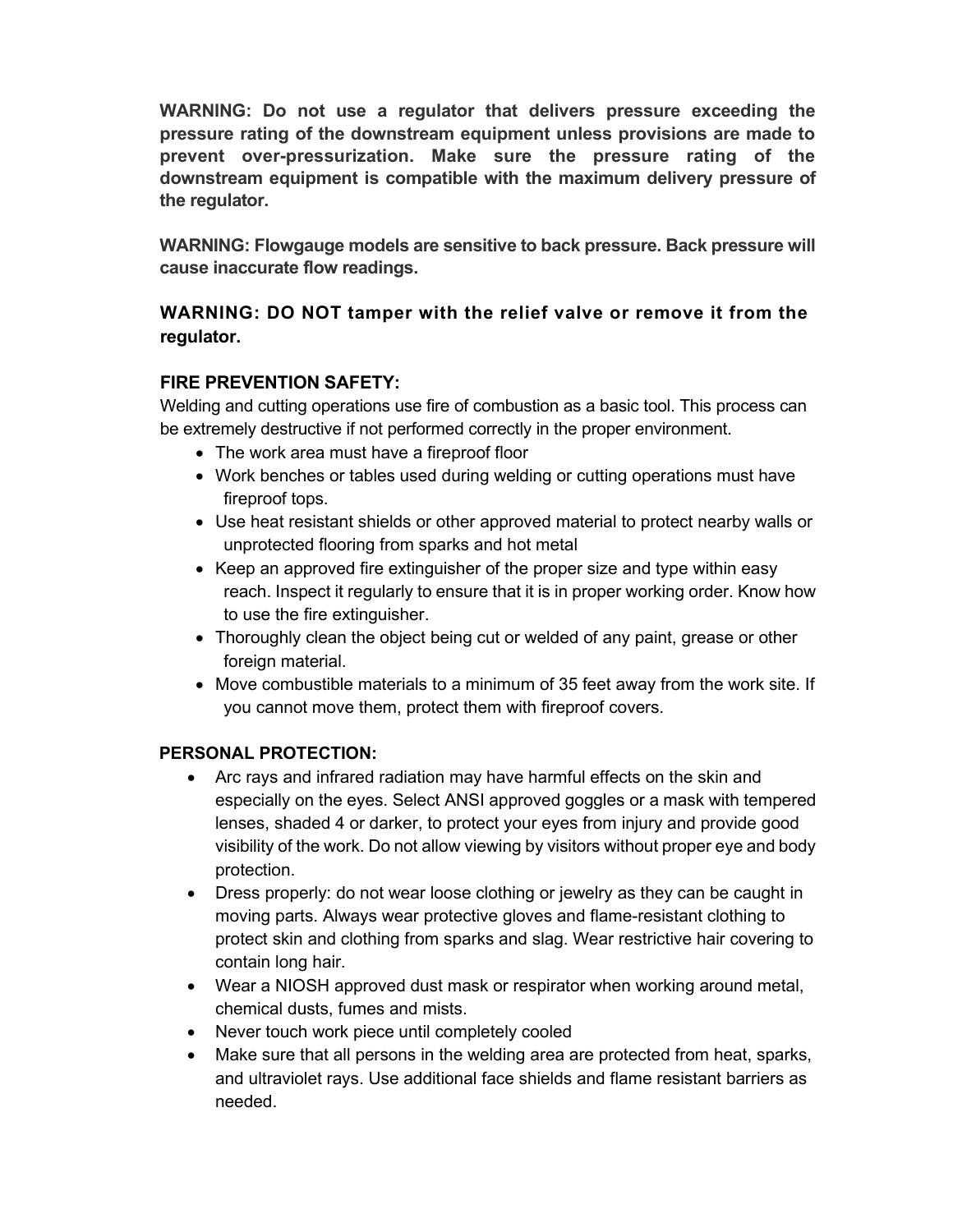#### **COMPRESSED GAS CYLINDERS:**

- The Department of Transportation (DOT) approves the design and manufacture of cylinders that contain gases used for welding or cutting operations.
- Cylinders are highly pressurized. Handle with care. Serious accidents can result from improper handling or misuse of compressed gas cylinders. Do not drop the cylinder, knock it over, or expose it to excessive heat, flames or sparks. Do not strike it against other cylinders. Contact your gas supplier or refer to CGA P-1 "Safe Handling of Compressed Gases in Containers" publication. The publication is available by writing the Compressed Gas Association, 4221 Walney Road, 5<sup>th</sup> floor, Chantilly, VA 20151-2923
- Keep the cylinder in a vertical position. Properly secure it to a cart, wall, work bench, post, etc.
- Place the valve protection cap on the cylinder whenever moving it, placing it in storage, or not using it. Never drag or roll cylinder in any way. Use a suitable hand truck to move cylinders.
- Store empty cylinders away from full cylinders. Mark them "EMPTY", close the cylinder valve and install protective cap.
- Never use compressed gas cylinders without a pressure reducing regulator attached to the cylinder valve.
- Do not use a cylinder if you find oil, grease or damaged parts. Inform your gas supplier of this condition immediately.
- Momentarily open and close (called "cracking") the cylinder valve to dislodge any dust or dirt that may be present in the valve.
	- $\circ$  Open the cylinder valve slightly. If you open the valve too much, the cylinder could tip over. When cracking the cylinder valve, do not stand directly in front of the cylinder valve. Always perform cracking in a well-ventilated area.

#### **VENTILATION:**

- Adequately ventilate welding, heating, and cutting work areas to prevent accumulation of explosive or toxic concentrations of gases. Certain combinations of metals, coatings, and gases generate toxic fumes. Use respiratory protection equipment in these circumstances. When welding/brazing, read and understand the Material Safety Data Sheet for the welding/brazing alloy.
- Avoid breathing fumes or gases; they can cause serious health problems.

#### **MAINTAIN EQUIPMENT WITH CARE:**

- Inspect equipment every time before and after use. Check for loose screws, misalignment, binding of moving parts, cracked or broken parts, and any other conditions that may affect its safe operation. DO NOT USE DAMAGED EQUIPMENT and return product to location of purchase.
- Service or repair of apparatus should be performed only by a qualified repair technician. Improper service, repair, or modification of the product could result in damage to the product or injury to the operator and will void warranty.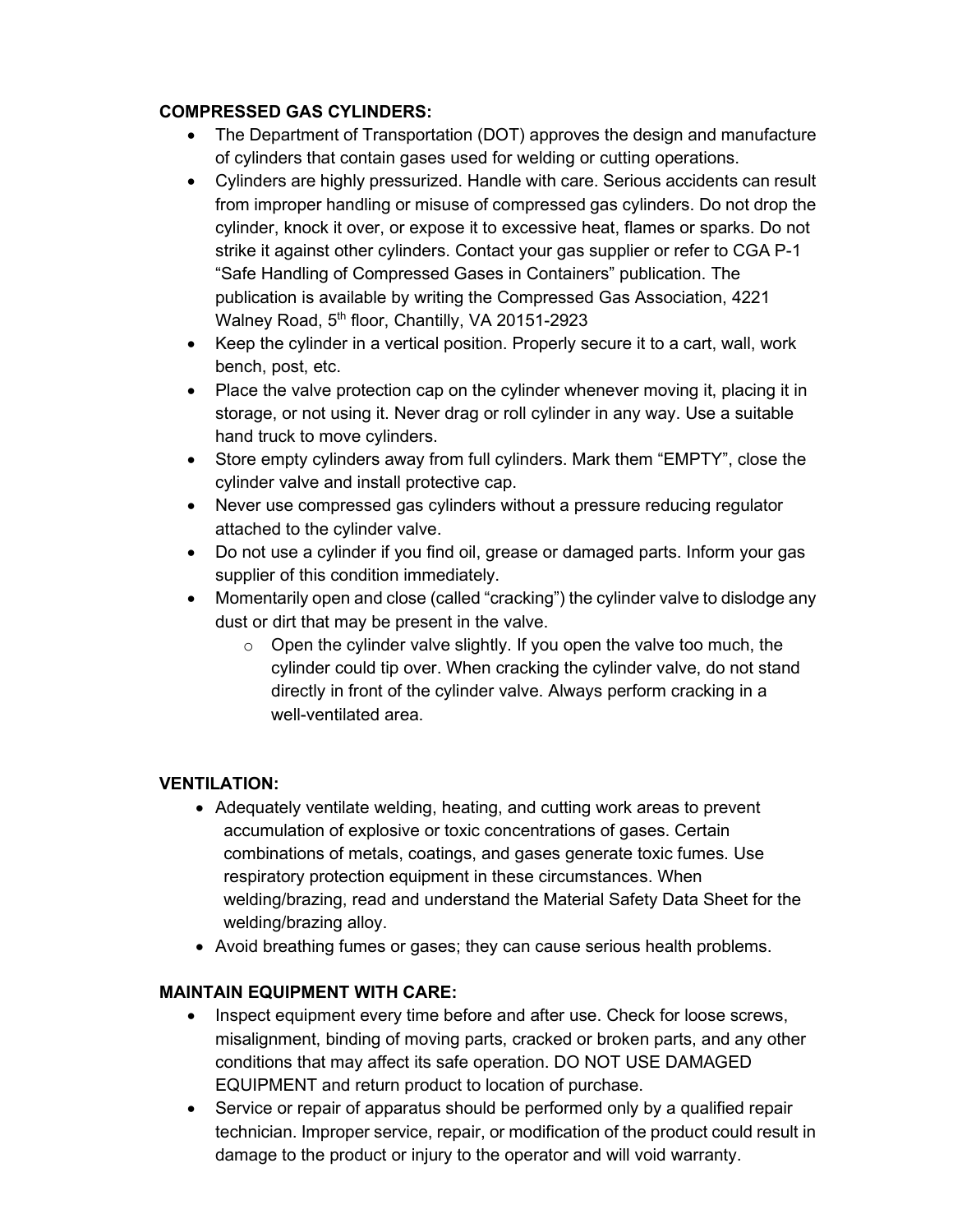- When servicing, use only identical replacement parts. Use of any other parts will void warranty.
- To clean equipment, use a clean cloth. DO NOT immerse any part of the apparatus in liquid, DO NOT use solvents or other flammable agents to clean. DO NOT use oil or grease anywhere on the apparatus. If you detect oil or grease on the regulator, take it to a qualified repair station for cleaning service.
- Store idle equipment in a dry location to prevent rust and oxidation.

#### **REGULATOR/FLOWGAUGE WITH ADJUSTABLE REGULATOR: SAFETY, SET UP AND OPERATION:**

- **Section 1**
	- o Pressure regulators attached to the cylinder valve reduce high cylinder pressures to suitable low working pressures for welding, cutting and other applications.
	- o Note the maximum inlet pressure on the regulator. Do not attach the regulator to a system that has a higher pressure than the maximum rated pressure of the regulator.
	- o Make sure that the regulator has the correct pressure rating and gas service for the cylinder used.
	- o Carefully inspect the regulator for damaged threads, dirt, dust, grease, oil, or other flammable substances. Remove dust and dirt with a clean cloth. Attach the regulator to the cylinder valve. Tighten securely with a wrench.
	- $\circ$  Before opening the cylinder valve, turn the regulator flow adjusting valve clockwise to the "off" position.
	- $\circ$  Stand to the side of the cylinder, opposite the regulator when opening the cylinder valve. Keep the cylinder valve between you and the regulator. Never stand in front of or behind a regulator when opening the cylinder valve.
	- $\circ$  Slowly and carefully open the cylinder valve until the maximum pressure shows on the high pressure gauge.
	- $\circ$  On the cylinder, open the valve completely to seal the valve packing.
	- $\circ$  Your Flowmeter is calibrated to 50 PSIG and a specific gas. Be sure the pressure source has the same pressure as marked on the Flowmeter. Use only the kind of gas for which the flowtube is calibrated.
	- $\circ$  The Flowmeter must be in the vertical position to read accurately.
	- $\circ$  Open the flow adjusting valve to attain the desired flow rate.

#### **LEAK TESTING THE SYSTEM**

- Leak test the system before operation
- Be sure that there is a valve downstream of the apparatus to turn off the gas flow.
- **Regulator/Flowgauge with adjustable regulator**
	- o Install a shut-off valve on the outlet connection.
	- $\circ$  With the outlet shut off valve closed, adjust the regulator to deliver the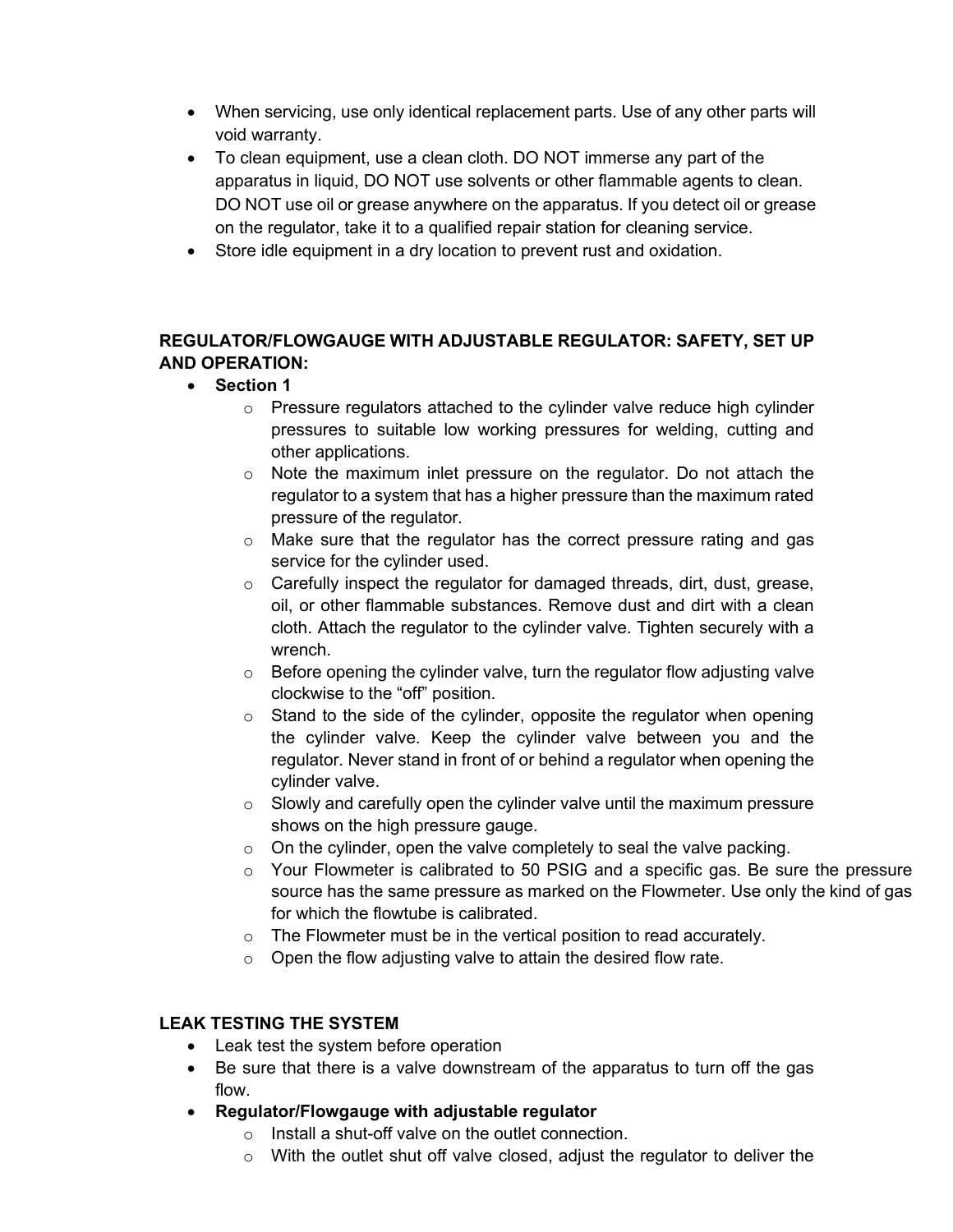desired flow as indicated on the flowgauge.

- $\circ$  Close the cylinder valve.
- $\circ$  Turn the adjusting screw/knob counterclockwise one turn and wait for over 1 minute.
	- If the high pressure gauge reading drops, there is a leak in the cylinder valve, inlet fitting, or high pressure gauge.
	- **If the flowgauge reading drops, there is a leak in the downstream** equipment, hose, hose fitting, outlet fitting or low pressure gauge. Check for leaks using an approved leak detector solution.
	- If the high pressure gauge drops and the flowgauge increase at the same time, there is a leak in the regulator seat.
	- **If the regulator requires service or repair, take it to a qualified** repair technician.
- $\circ$  Once leak testing has been performed and there are no leaks in the system, slowly open the cylinder valve and proceed.
- $\circ$  NOTE if a leak has been detected anywhere in the system, discontinue use and have the system repaired. Do not use leaking equipment. Do not attempt to repair a leaking system while the system is under pressure.

#### • **Regulator/Flowmeter with preset Regulator**

- o With the outlet shut-off valve closed and the low adjusting valve open, pressurize the regulator.
- o Close the cylinder valve and wait for over 1 minute.
	- If the high pressure gauge reading drops, there is a leak in the inlet fitting, high pressure gauge or regulator seat.
	- Check for leaks on the low pressure side using an approved leak detection solution
	- Close the flow adjusting valve and remove the outlet connection shut-off valve. Use leak detection solution to test for leaks through the flow adjusting valve.
	- **If the regulator requires service or repair, take it to a qualified** repair station.
	- With the outlet shut-off valve closed and the flow adjusting valve open, pressurize the Flowmeter to the rated inlet pressure.
	- **EXEC** Check for leaks using a leak detection solution
	- .

#### **FINISHED USING THE REGULATOR**

- Close the cylinder valve
- Open the valve on the downstream equipment. This drains all pressure from the system.
- Close the valve on the downstream equipment